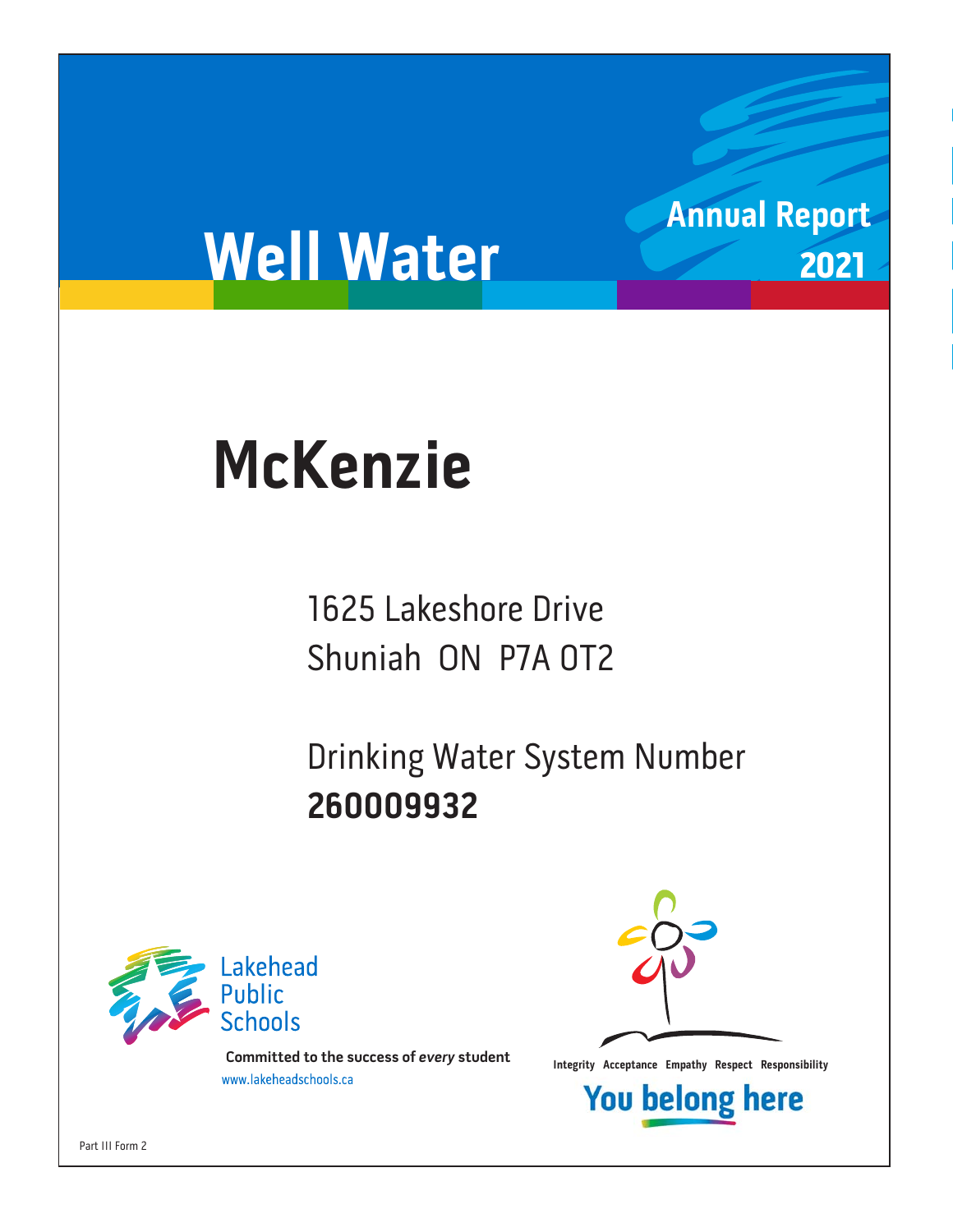# **ANNUAL WELL WATER REPORT**

# **LAKEHEAD DISTRICT SCHOOL BOARD**

# **McKENZIE PUBLIC SCHOOL**

1625 Lakeshore Drive, Shuniah, ON P7A 0T2

Drinking-water System Number: **260009932**

The Period being reported: **January 1, 2021 TO December 31, 2021** Waterworks Type (O. Reg. 170/03): **SMALL NON-MUNICIPAL NON-RESIDENTIAL DESIGNATED FACILILTY**  Population Served: **80**

Maximum flow rate Capacity: **1.26 Litres per second** Is this drinking-water system seasonally operated? **NO** Area serviced by the Drinking-water system: **SCHOOL**

*The following questions about designated and public facilities are for Small municipal non residential systems only* 

Number of designated facilities served by the drinking-water system: **ONE** Name of each designated facility: **McKENZIE PUBLIC SCHOOL** Address of each designated facility**: 1625 Lakeshore Drive, Shuniah, ON P7A 0T2** 

Interested Authority for each designated facility served: **MINISRTY OF EDUCATION**

## **1. DESCRIPTION OF THE SYSTEM:**

Source(s) of raw water:

#### ✓ **Groundwater**

 Surface Ground water under direct influence of surface water

If the source is groundwater or GUDI: Groundwater**: Yes**  GUDI: **NO** Number of wells: **ONE**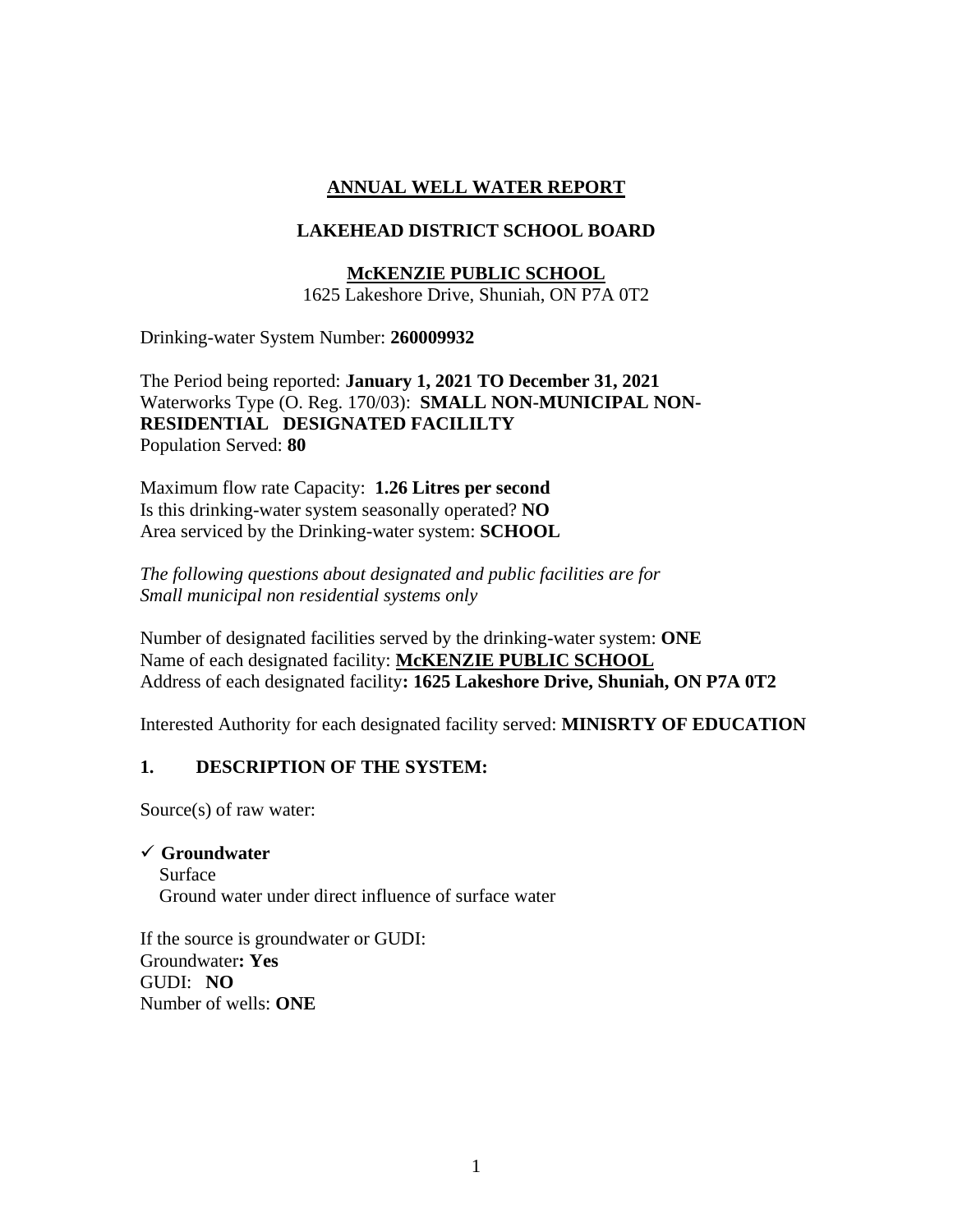Sample location names: Raw: **WELL OUTLET** Treated Water: **CLASSROOM** List of chemicals used**: Chlorine** Does the Drinking-water system have disinfection: **YES**

Disinfection methods: (Check the boxes that apply)

# ✓ **Chlorination**

- $\Box$  Chloramination
- □ Chlorine Dioxide
- □ Ozonation
- □ UltraViolet
- $\Box$  Others Specify

Treatment type: (Check the boxes that apply)

- □ Coagulation
- □ Flocculation
- □ Sedimentation
- □ Filtration
- □ Filter Medium
- □ Membrane Filtration
- □ Membrane Filtration Type
- □ Alkalinity Adjustment
- □ pH Adjustment
- □ Clarifier- Sludge Blanket
- □ Clarifier Upflow
- □ Dissolved Air Flotation
- □ Fluoridation
- □ Iron Sequestering
- □ Softening
- □ Stripping
- ✓ **Taste and Odour Control**
- □ Zebra Mussel Control

## **2. Adverse Results**

Total number of adverse results during this reporting period for microbiological, chemical, chlorine residual, malfunction of other disinfection equipment, turbidity: For each incident of adverse result please list the following:

No adverse conditions for this reporting period.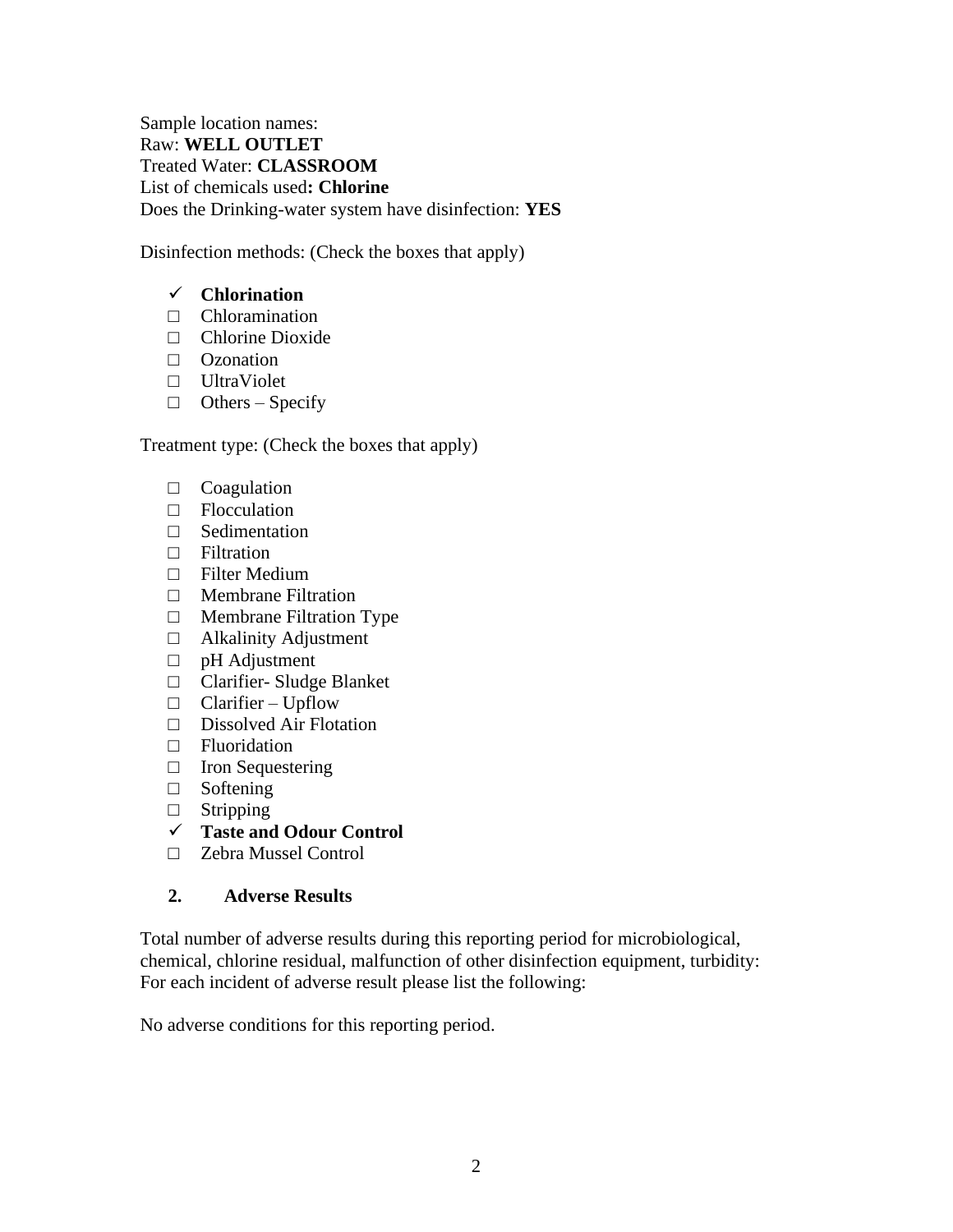# **3. Summary of results**

| <b>LOCATION</b> | Number | Range of                                   | Range of                                  | Range of                                      |
|-----------------|--------|--------------------------------------------|-------------------------------------------|-----------------------------------------------|
|                 | taken  | E. coli or<br>Fecal results<br>$(Min-Max)$ | Total coli form<br>results<br>$(Min-Max)$ | Background<br>or HPC results<br>$(Min - Max)$ |
| Raw             | 24     |                                            |                                           | <b>ABSENT</b>                                 |
| Distribution    | 48     | <b>ABSENT</b>                              | <b>ABSENT</b>                             | 0 TO 58                                       |

*Microbiological parameters:* 

**4) Chemical testing done under Schedule 13 or 14 or 15 during the period covered by the report.**

# **a) INORGANIC PARAMETERS (including lead and nitrate and nitrite)**

| Parameter                                          | Sampling date<br>in this<br>reporting<br>period | <b>Result Value</b><br>mg/L                               |
|----------------------------------------------------|-------------------------------------------------|-----------------------------------------------------------|
| Nitrate and Nitrite as N<br>Nitrate-N<br>Nitrite-N | June                                            | < 0.040<br>< 0.020<br>< 0.010                             |
| Nitrate and Nitrite as N<br>Nitrate-N<br>Nitrite-N | September                                       | < 0.040<br>< 0.020<br>< 0.010                             |
| Nitrate and Nitrite as N<br>Nitrate-N<br>Nitrite-N | Decmeber                                        | < 0.040<br>< 0.020<br>< 0.010                             |
| Nitrate and Nitrite as N<br>Nitrate-N<br>Nitrite-N | March                                           | < 0.040<br>< 0.020<br>< 0.010                             |
| Lead (Pb) Standing<br>Lead (Pb) Flushed            | June 2021                                       | 4A 11.5<br>4B 3.2<br>5A 3.4<br>5B 1.2<br>6A 5.5<br>6B 1.8 |

**5 Year sampling results were completed in 2020. Next 60 month tests are due in 2025.**

**5. Major Expenses incurred during the period covered by the report**  To install required equipment: **N/A** To repair equipment: **N/A** To replace equipment: **\$10,000**